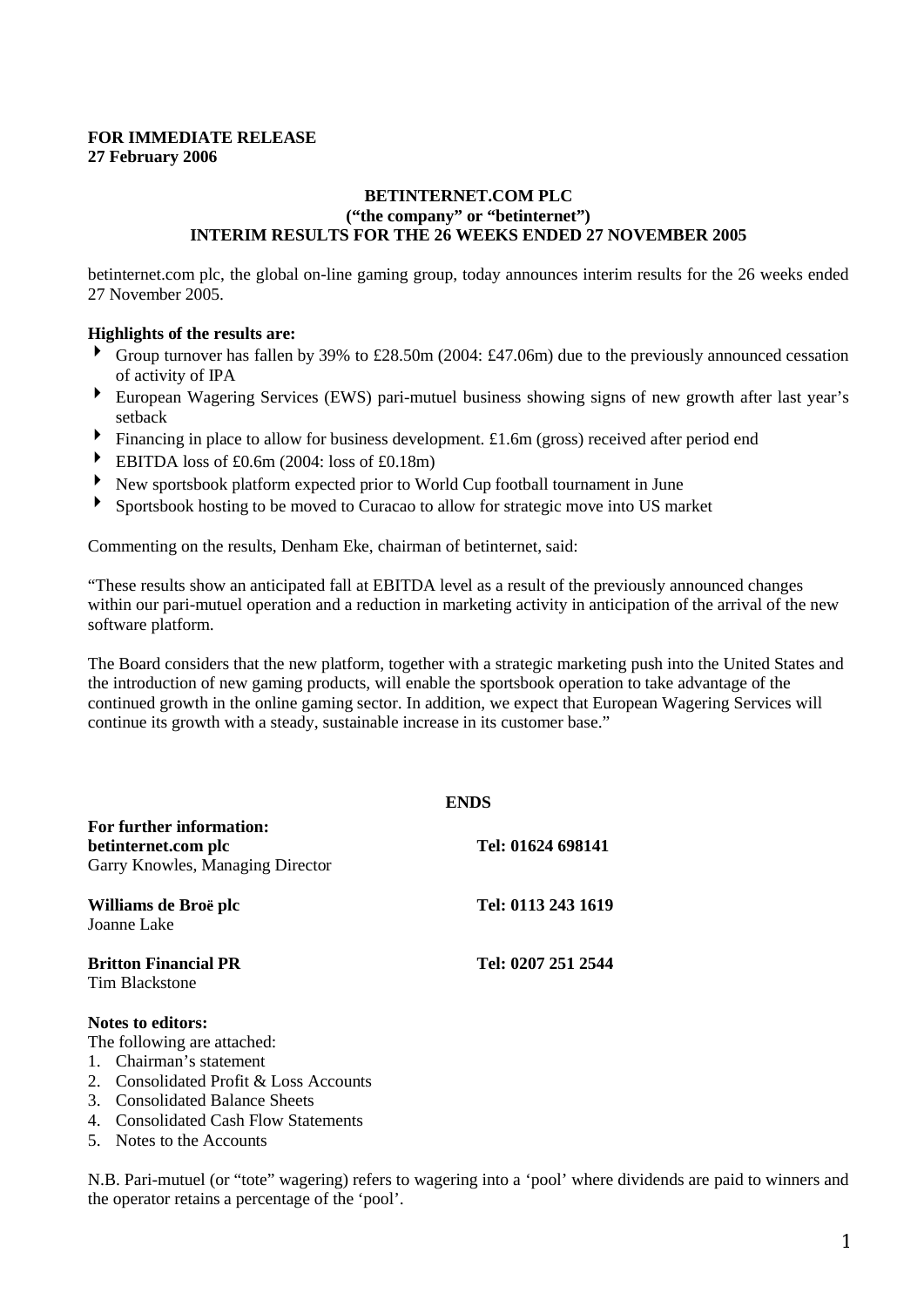## **Chairman's Statement**

## **Introduction**

The first six months of the Company's financial year, which ended on 27 November 2005, have seen a continued and steady improvement in the pari-mutuel operation, European Wagering Services, but have proved challenging for the sportsbook business, with reduced margins during the first half of the European football season.

However, the Board considers that the arrival of our new software platform, together with a strategic marketing push into the United States market and the introduction of new gaming products, will enable the sportsbook operation to take advantage of the continued growth in the online gaming sector.

In addition, we expect that European Wagering Services will continue its growth with a steady, sustainable increase in its customer base, whilst maintaining a strong operating margin.

### **Overview of results**

During the period under review, group turnover was £28.5m (2004: £47.06m) and gross profit was £1.07m  $(2004; \text{\pounds}1.48m)$ .

Following a strategic repositioning during 2005, European Wagering Services has shown very promising signs of growth. Turnover for the 26 week period was £3.4m. Whilst this shows an anticipated reduction compared with the previous period, the business is now operating on a significantly enhanced margin, resulting in a gross profit of £541,000 for the period.

The sportsbook operation remained steady as we have undertaken a reduced amount of marketing in anticipation of the move to a new platform. Turnover, including that from casino games, was at £25.1m (2004: £14.8m). The blended margin decreased to 2.1% (2004: 3.1%) as a result of both an increase in the number of less favourable results in the first half of the football season and a change in the balance from sports betting to casino play.

Our live casino product, Play Live Casino, continues to perform strongly and the revenue generated from this and our football game, Play Football, outstripped that from sports betting during this period.

Overheads were similar to last year at £1.67m (2004: 1.66m) and we expect these to show a reduction in the full financial year.

## **Fund-raising**

The business strategy of re-locating the servers to Curacao, developing a new sportsbook platform and entering into the US market has been supported by a further placement of shares with Burnbrae Ltd in January 2006.

## **Prospects**

European Wagering Services has achieved organic growth due to the growing numbers of pari-mutuel players operating through our Isle of Man based hub. The directors are confident that this business will deliver sustainable growth and increased profit. In addition, we are continuing to follow our strategy of offering incentives to select customers betting on greyhound racing. The report on the audit of our business by the US Thoroughbred Protective Bureau (TRPB), which was expected in late 2005, is now due for presentation in March 2006 and we remain confident that it will reflect our business in a positive light.

The future growth of our sportsbook business is based upon the delivery of our new platform, which is being developed in partnership with IGW, a specialist software developer, based in Miami. We are planning to launch the new software prior to the 2006 World Cup Tournament and expect this will bring significant improvements for both our customers and internal operational team. In addition, we are planning to launch a Random Number Generator casino alongside a number of fixed-odds games, with further gaming products to be added during the second half of the calendar year. The addition of these products will reduce our reliance on favourable sports results and better balance the company's risk exposure. Our investment in Global CoreSports will see the launch of the first product, coreFootball in mid 2006 and the reaction from the initial user trials is extremely positive.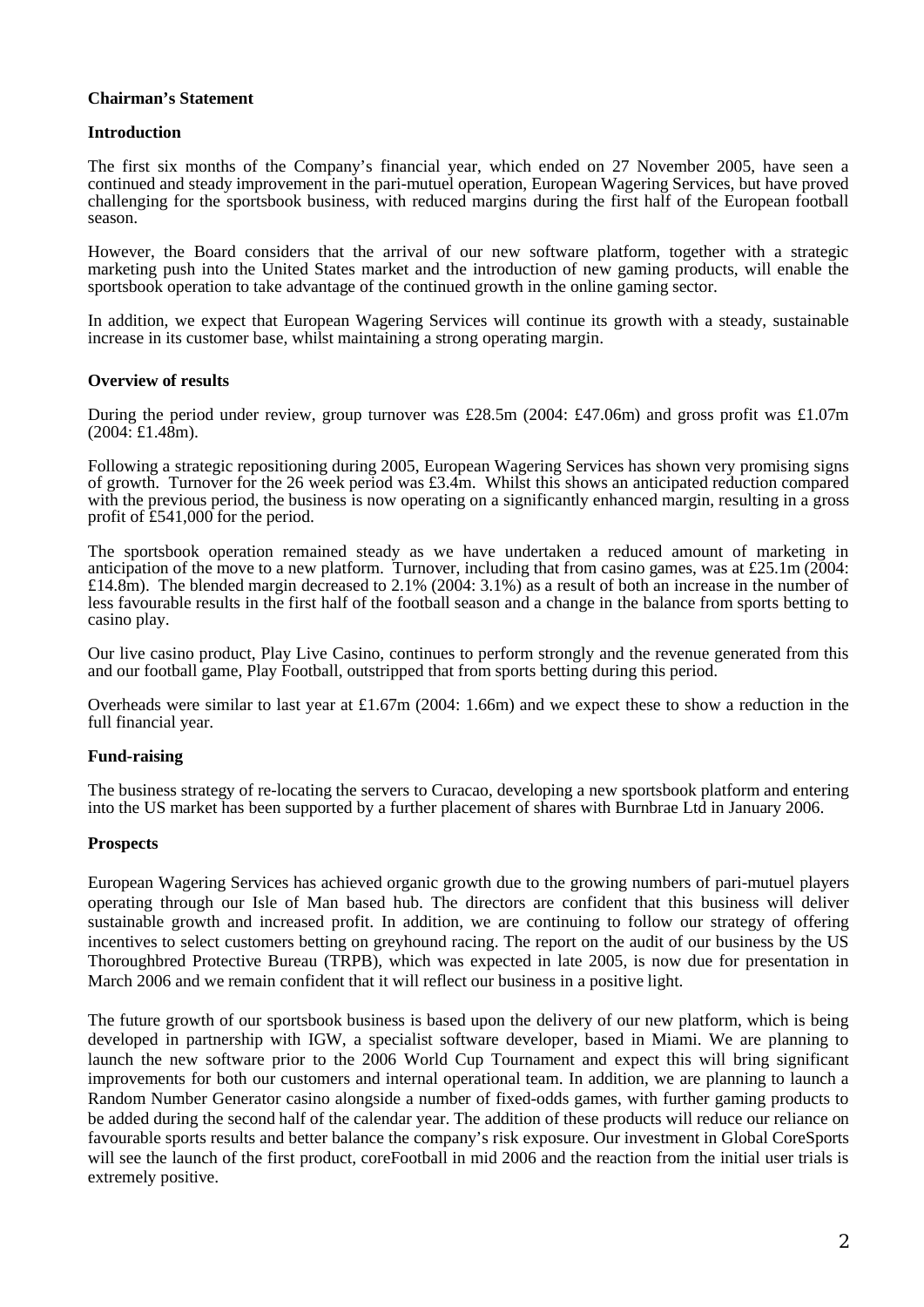The directors remain confident that the investments being made in the sportsbook platform will enable betinternet.com to improve the performance of its sportsbook operation by providing a compelling one-stop gaming and entertainment experience.

**Denham Eke Chairman**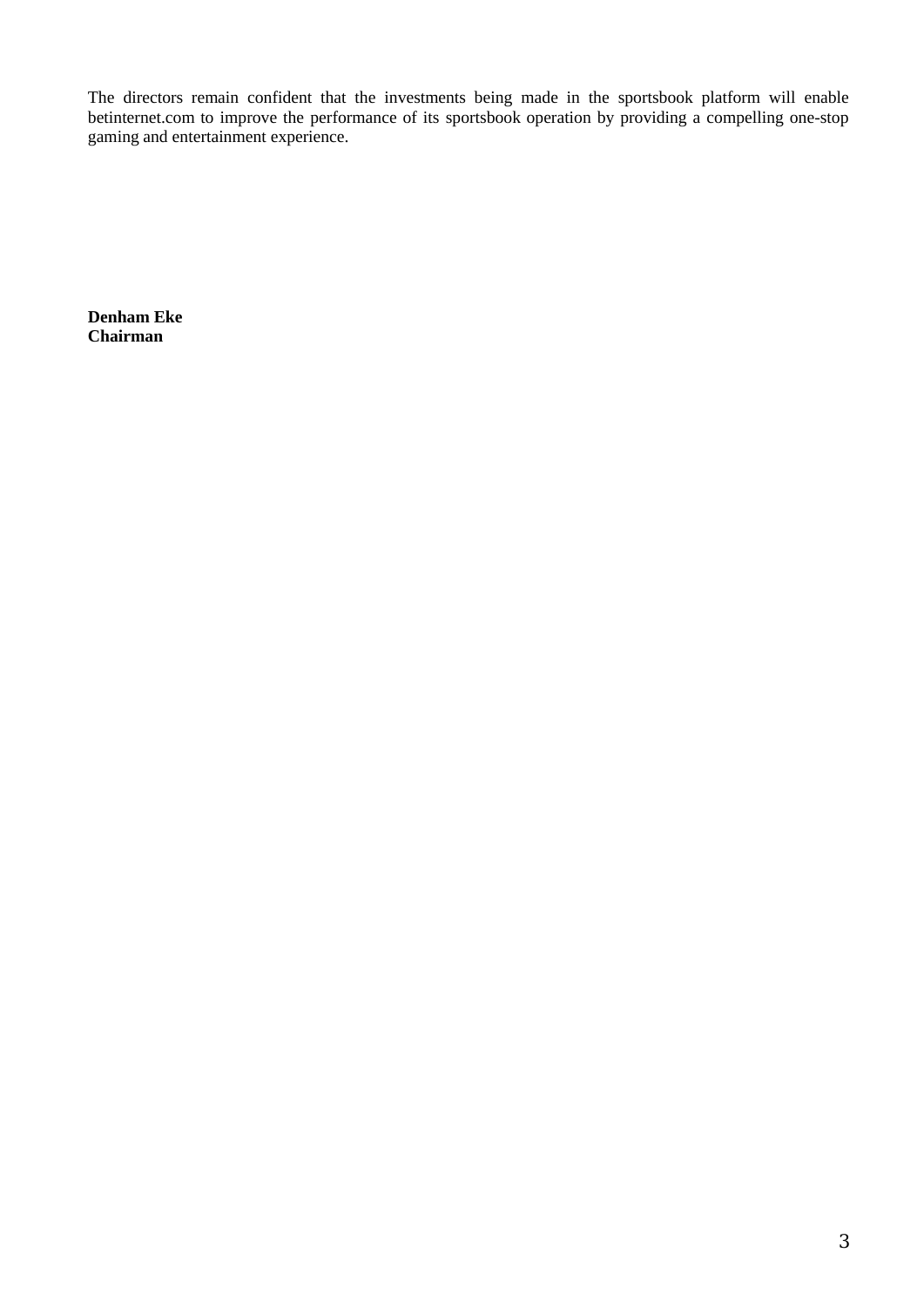# **Consolidated Profit and Loss Account for the 26 weeks ending 27 November 2005**

|                                                     |              | <b>Unaudited</b>      | Unaudited               | Audited             |
|-----------------------------------------------------|--------------|-----------------------|-------------------------|---------------------|
|                                                     |              | 26 weeks to           | 26 weeks to             | 52 weeks to         |
|                                                     |              |                       | 27 November 28 November | 29 May              |
|                                                     |              | 2005                  | 2004                    | 2005                |
|                                                     | <b>Note</b>  | £000                  | £000                    | £000                |
| Turnover including share of joint venture           |              |                       |                         |                     |
| <b>Betting stakes received</b>                      |              |                       |                         |                     |
| Pari-Mutuel                                         | 6            | 3,407                 | 32,264                  | 45,794              |
| <b>Sports Betting</b>                               |              | 9,956                 | 14,800                  | 29,157              |
| Casino and Games                                    |              | 15,136                | <b>Contract Advised</b> | 18,747              |
| Joint Venture                                       | 6            |                       | 1,403                   | 1,403               |
|                                                     |              |                       | ----------              | ----------          |
|                                                     |              |                       |                         |                     |
|                                                     |              | 28,499                |                         | 48,647 95,101       |
| Less: share of joint venture                        |              |                       |                         | $(1,403)$ $(1,403)$ |
|                                                     |              |                       | ----------              | ----------          |
| <b>Total group turnover</b>                         | 1            | 28,499                | 47,064                  | 93,698              |
| <b>Cost of sales</b>                                |              |                       |                         |                     |
| Winnings paid and bets laid off                     |              |                       | $(27,411)$ $(45,558)$   | (90, 564)           |
| Betting duty paid                                   |              | (15)                  | (29)<br>-----------     | (82)<br>----------  |
|                                                     | $\mathbf{1}$ |                       | 1,477                   |                     |
| <b>Gross profit</b>                                 |              | 1,073                 |                         | 3,052               |
| Administration expenses                             |              | (1,672)<br>---------- | (1,656)                 | (3,415)             |
| Earnings before interest, tax, depreciation         |              |                       |                         |                     |
| and amortisation                                    |              | (599)                 | (179)                   | (363)               |
| Depreciation                                        |              | (146)                 | (250)                   | (754)               |
|                                                     |              |                       |                         |                     |
| Amortisation of goodwill                            |              | (250)                 | (316)                   | (675)               |
|                                                     |              |                       |                         |                     |
| <b>Gross operating loss</b>                         |              | (995)                 | (745)                   | (1,792)             |
| Share of operating (loss)/profit in joint venture   |              |                       | 24                      | (105)               |
|                                                     |              |                       | __________              | ----------          |
| Total opening loss including share of joint venture |              | (995)                 | (721)                   | (1,897)             |
| Interest                                            |              | $\overline{2}$        | $\mathbf{1}$            | 5                   |
|                                                     |              |                       |                         |                     |
| Loss on ordinary activities before and after        |              |                       |                         |                     |
| taxation and retained loss for the year             |              | (993)                 | (720)                   | (1,892)             |
|                                                     |              |                       |                         |                     |
|                                                     |              |                       |                         |                     |
| Basic and diluted loss per share (pence)            | 3            | (0.66)                | (0.57)                  | (1.4)               |
|                                                     |              | ----------            |                         | ----------          |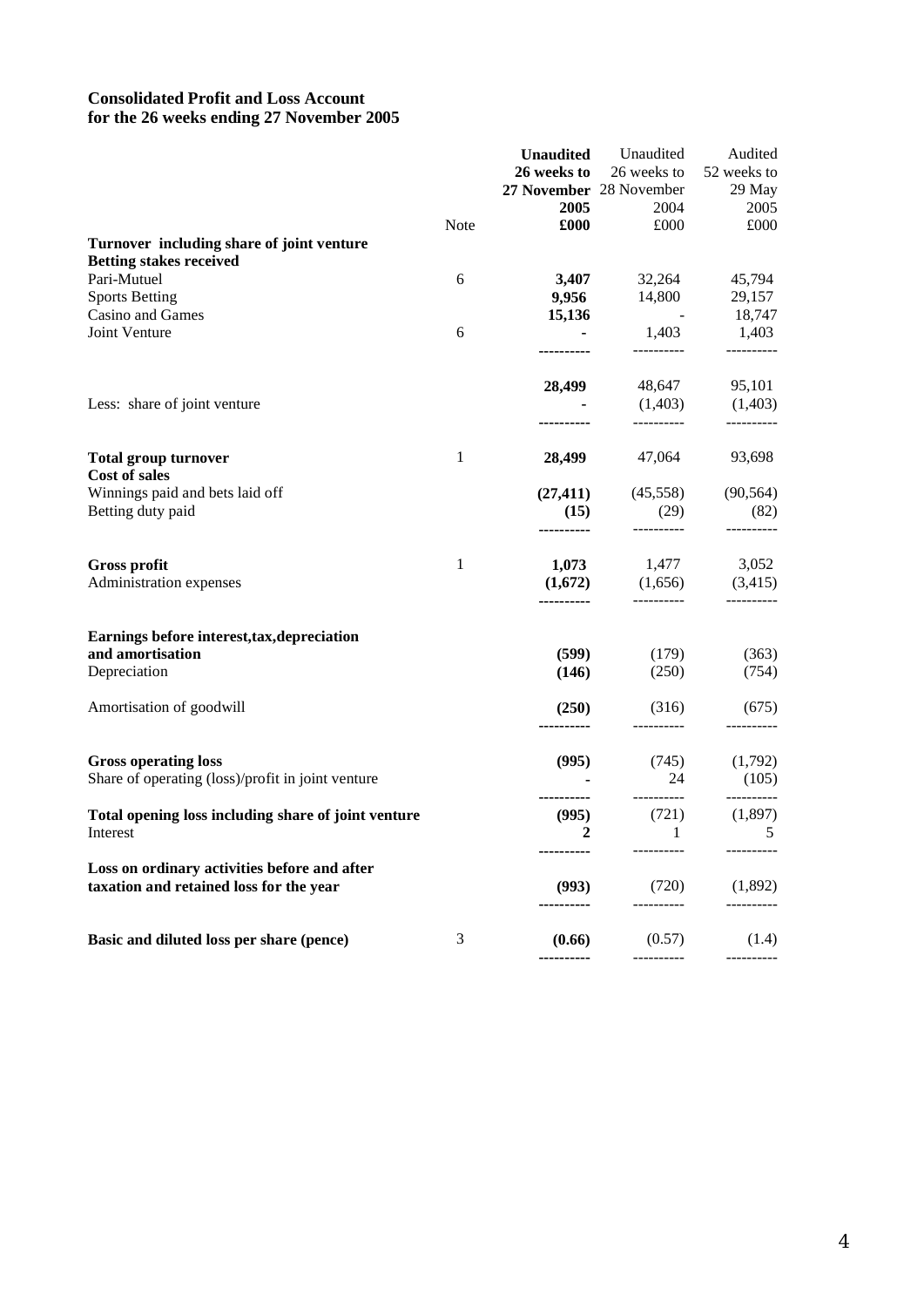# **Consolidated Balance Sheet for the 26 weeks ending 27 November 2005**

|                                                                  | <b>Unaudited</b>        | Unaudited                         | Audited           |
|------------------------------------------------------------------|-------------------------|-----------------------------------|-------------------|
|                                                                  | 27 November 28 November |                                   | 29 May            |
|                                                                  | 2005                    | 2004                              | 2005              |
|                                                                  | £000                    | £000                              | £000              |
| <b>Fixed assets</b>                                              |                         |                                   |                   |
| Intangible assets                                                | 291                     | 899                               | 541               |
| Tangible assets                                                  | 400                     | 482                               | 351               |
| Investments                                                      | 145<br>----------       | $\sim 10$                         | 83<br>----------  |
|                                                                  | 836                     | 1,381                             | 975               |
| <b>Current assets</b>                                            |                         |                                   |                   |
| Debtors                                                          | 443                     | 619                               | 207               |
| Cash at bank and in hand                                         | 849<br>----------       | 583<br>----------                 | 650               |
|                                                                  | 1,292                   | 1,202                             | ----------<br>857 |
| <b>Creditors</b>                                                 |                         |                                   |                   |
| Amounts falling due within one year                              | (2,864)<br>----------   | $(2,176)$ $(1,611)$<br>---------- | ----------        |
| Net current liabilities                                          | (1,572)                 | (974)                             | (754)             |
| Total assets less current liabilities                            | ----------<br>(736)     | 407                               | 221               |
| <b>Creditors</b><br>Amounts falling due after more than one year | (99)                    |                                   | (63)              |
|                                                                  | ----------              |                                   |                   |
| Net (liabilities) / assets                                       | (835)<br>----------     | 407<br>----------                 | 158<br>---------- |
| <b>Capital and reserves</b>                                      |                         |                                   |                   |
| Called up share capital                                          | 1,505                   |                                   | 1,505             |
| Share premium                                                    | 8,213                   | 1,254<br>7,541                    | 8,213             |
| Profit and loss account                                          | (10,553)<br>----------  | (8,388)<br>----------             | (9,560)           |
|                                                                  |                         | 407                               | 158               |
| <b>Equity shareholders' funds</b>                                | (835)                   | ----------                        |                   |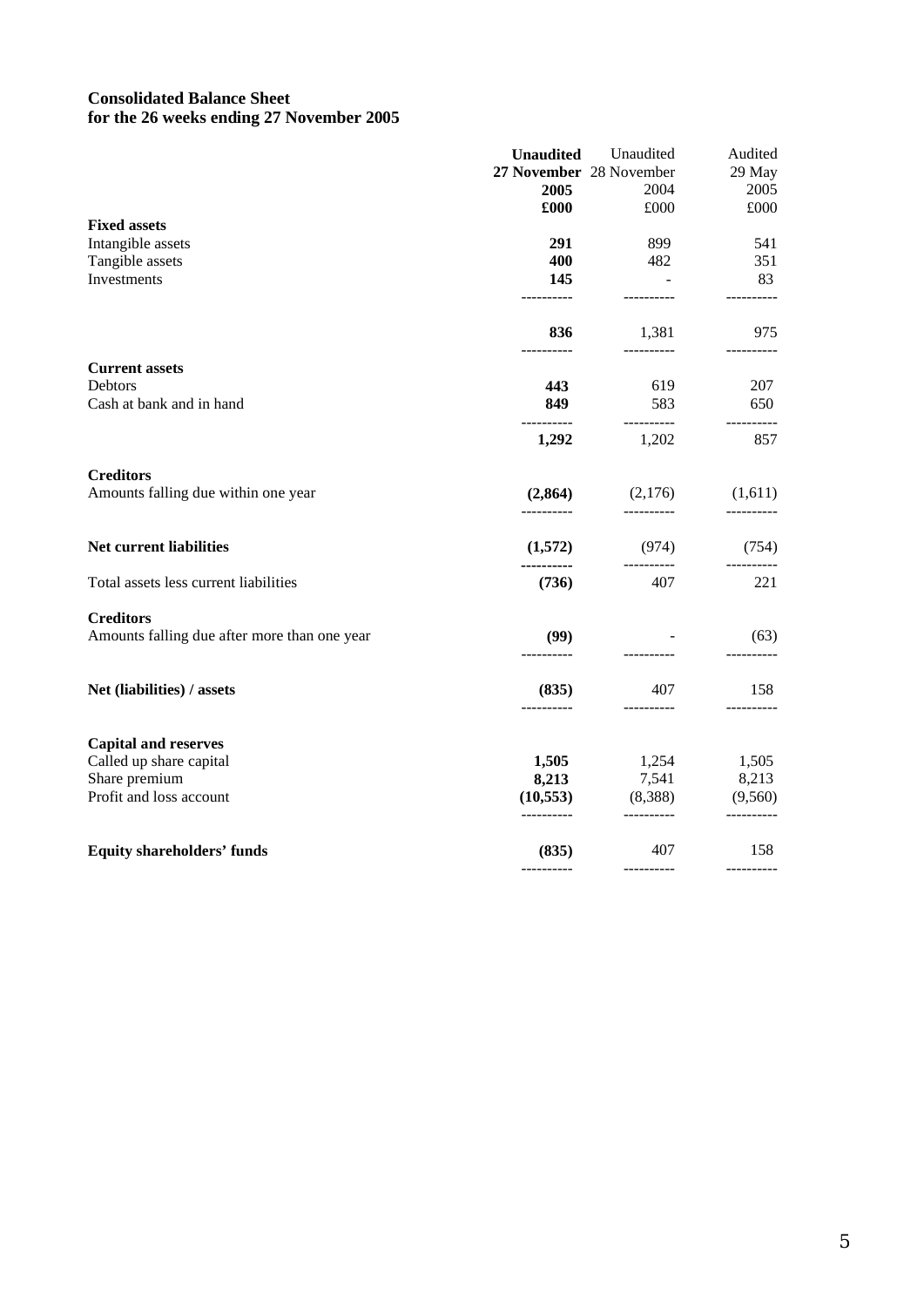# **Consolidated Cash Flow Statement for the 26 weeks ending 27 November 2005**

|                                                                        |                | <b>Unaudited</b> | Unaudited   | Audited     |
|------------------------------------------------------------------------|----------------|------------------|-------------|-------------|
|                                                                        |                | 26 weeks to      | 26 weeks to | 52 weeks to |
|                                                                        |                | 27 November      | 28 November | 29 May      |
|                                                                        |                | 2005             | 2004        | 2005        |
|                                                                        | Note           | £000             | £000        | £000        |
| Net cash inflow / (outflow) from operating<br>activities               | $\overline{4}$ | 93               | (466)       | (1,182)     |
| Returns on investments and servicing of finance                        |                | $\mathbf{2}$     | 1           | 5           |
| Acquisition of tangible fixed assets                                   |                | (195)            | (10)        | (97)        |
| Acquisition of investments                                             |                | (63)             |             | (83)        |
| Cash assumed on acquisition of joint venture                           |                |                  | 414         | 414         |
|                                                                        |                |                  |             |             |
| Cash outflow before use of liquid resources and financing<br>financing |                | (163)            | (61)        | (943)       |
|                                                                        |                |                  | ----------- |             |
| <b>Financing</b><br>Issue of convertible loan                          |                | 36               | 200         | 63          |
| Share issue                                                            |                |                  |             | 922         |
|                                                                        |                |                  |             |             |
| (Decrease) / increase in cash during the period                        | 5              | (127)            | 139         | 42          |
|                                                                        |                |                  |             |             |
| Reconciliation of net cash flow to movement                            |                |                  |             |             |
| in net funds                                                           |                | 27 November      | 28 November | 29 May      |
|                                                                        |                | 2005             | 2004        | 2005        |
|                                                                        |                | £000             | £000        | £000        |
| Operating net funds                                                    |                | 479              | 437         | 437         |
| Increase/(Decrease) in cash during the period                          |                | (127)            | 139         | 42          |
|                                                                        |                |                  |             |             |
| Closing net funds                                                      | 5              | 352              | 576         | 479         |
|                                                                        |                | ----------       |             |             |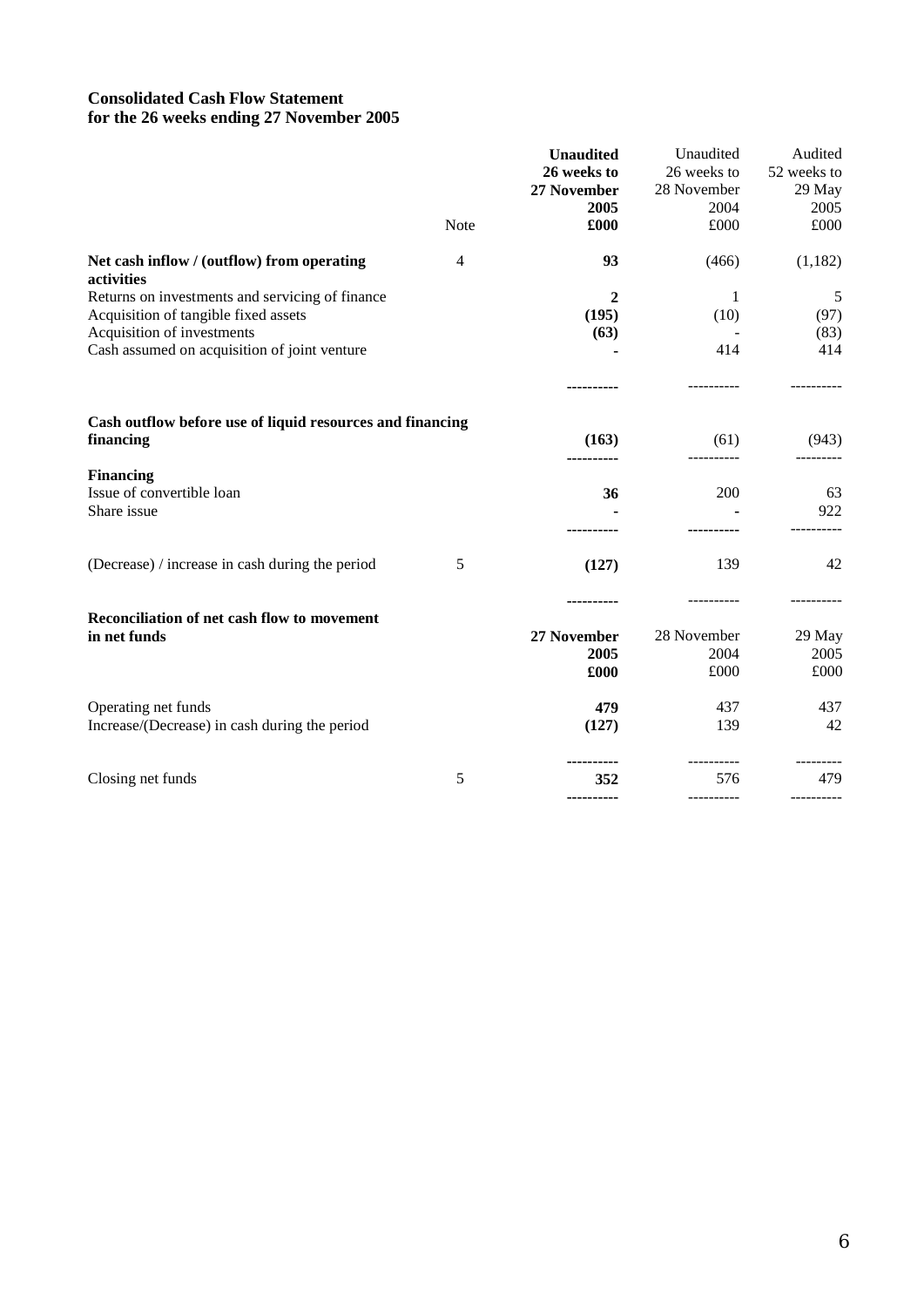## **Notes to the Accounts for the 26 weeks ending 27 November 2005**

### **1 Segmental Analysis**

|                                 | <b>Sports betting</b><br>£000 | Pari-Mutuel<br>£000 | <b>Casino &amp; Games</b><br>£000 | <b>Total</b><br>£000 |
|---------------------------------|-------------------------------|---------------------|-----------------------------------|----------------------|
| <b>Betting stakes received</b>  | 9,956                         | 3,407               | 15,136                            | 28,499               |
| Winnings paid and bets laid off | (9,683)                       | (2,865)             | (14, 863)                         | (27, 411)            |
| <b>Betting duty paid</b>        | (2)                           | $\left(1\right)$    | (12)                              | (15)                 |
|                                 |                               |                     |                                   |                      |
| <b>Gross Profit</b>             | 271                           | 541                 | 261                               | 1,073                |
| <b>Margin</b>                   | 2.7%                          | 15.9%               | $1.7\%$                           | 3.8%                 |

| 26 weeks to 28 November 2004   | <b>Sports betting</b><br>£000 | <b>Pari-Mutuel</b><br>£000 | <b>Total</b><br>£000 |
|--------------------------------|-------------------------------|----------------------------|----------------------|
| Betting stakes received        | 14,800                        | 32,264                     | 47,064               |
| Winning paid and bets laid off | (13,990)                      | (31, 568)                  | (45, 558)            |
| Betting duty paid              | (9)                           | (20)                       | (29)                 |
|                                |                               |                            |                      |
| Gross profit                   | 801                           | 676                        | 1.477                |
| <b>Margin</b>                  | 5.4%                          | $2.1\%$                    | $3.1\%$              |

Casino and Games were launched in December 2004.

The 50% of Euro Off-Track Limited Partnership not previously owned was acquired on 30 June 2004 and was in joint venture. The consolidated profit and loss account for the 26 weeks to 28 November 2004 includes the group's share of turnover and operating profit for the period to 28 June 2004. Thereafter, the results of the operation were fully consolidated.

### **2 Taxation**

No provision is required due to the availability of losses brought forward.

### **3 Loss per share**

The earnings per share calculation is based on the loss for the period after taxation and the weighted average number of shares in issue throughout the period. Calculations of loss per share is based on losses of £992,529 (2004: £719,927) and the weighted average number of ordinary being the equivalent of 150,461,602 (2004: 125,448,127) ordinary 1p shares. The diluted loss per share is the same as the basic loss per share as the adjustment to assume conversion of dilutive ordinary shares would decrease the loss per share.